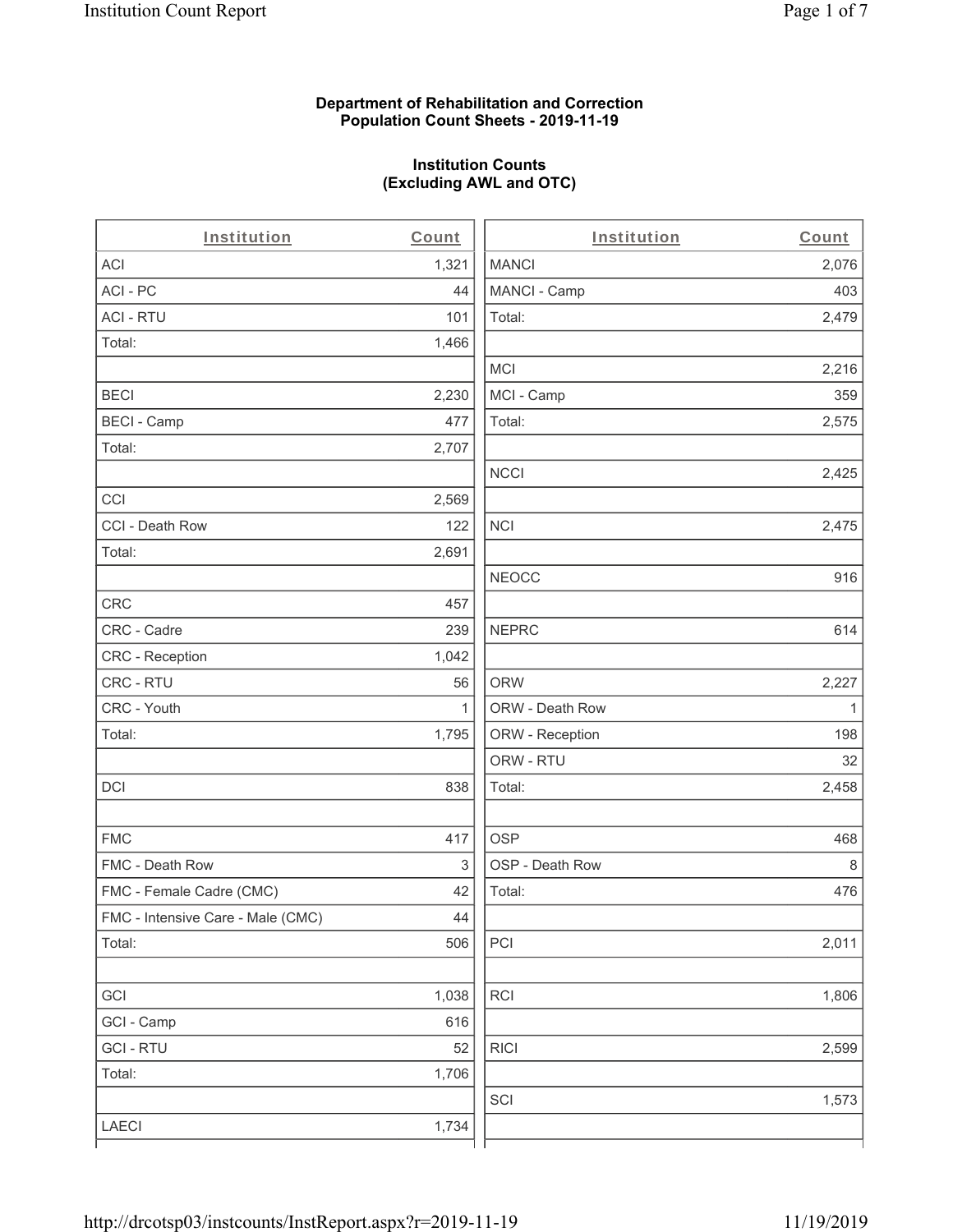|                          |       |                | 48,869<br><b>Total Population:</b> |
|--------------------------|-------|----------------|------------------------------------|
|                          |       |                |                                    |
| Total:                   | 2,267 | Total:         | 1,325                              |
| MACI - Minimum           | 1,227 | <b>WCI-RTU</b> | 32                                 |
| <b>MACI</b>              | 1,040 | <b>WCI</b>     | 1,293                              |
|                          |       |                |                                    |
| Total:                   | 1,555 | Total:         | 859                                |
| <b>LORCI - Reception</b> | 1,255 | TOCI - PC      | 88                                 |
| LORCI - Cadre            | 122   | <b>TOCI</b>    | 771                                |
| LORCI                    | 178   |                |                                    |
|                          |       | Total:         | 1,442                              |
| LOCI                     | 2,214 | TCI - Camp     | 437                                |
|                          |       | <b>TCI</b>     | 1,005                              |
| Total:                   | 2,065 |                |                                    |
| LECI - Camp              | 185   | Total:         | 1,292                              |
| <b>LECI</b>              | 1,880 | SOCF - RTU     | 68                                 |
|                          |       | <b>SOCF</b>    | 1,224                              |

\* The Total Population includes 30 Offenders with Reason Codes 30 & 31. \*\* The Total Population includes 37 Offenders with Reason Code 0A.

# **Male Population by Security Level (Include AWL and Exclude OTC)**

| Security Level         | Body                        | AWL | (-OTC) | Total  |
|------------------------|-----------------------------|-----|--------|--------|
| <b>Total Level E</b>   | 965                         | 7   | 5      | 967    |
| <b>Total Level 4</b>   | 1,722                       | 16  | 13     | 1,725  |
| Total Level 3          | 11,453                      | 190 | 161    | 11,482 |
| Total Level 2          | 16,753                      | 196 | 134    | 16,815 |
| Total Level 1          | 13,806                      | 171 | 98     | 13,879 |
| <b>Total Death Row</b> | 137                         |     |        | 137    |
|                        | <b>Total Male</b><br>44,836 | 581 | 412    | 45,005 |

### **Female Population by Institution (Include AWL and Exclude OTC)**

| Institution              | <b>Body</b> | <b>AWL</b> | $-()$ | Total |
|--------------------------|-------------|------------|-------|-------|
| <b>DCI</b>               | 838         |            | 4     | 842   |
| <b>FMC</b>               | 8           |            |       | 9     |
| FMC - Female Cadre (CMC) | 42          |            |       | 42    |
| <b>NEPRC</b>             | 614         | 16         | 8     | 622   |
| <b>ORW</b>               | 2,226       | 42         | 28    | 2,240 |
| <b>ORW - Death Row</b>   |             |            |       |       |
|                          |             |            |       |       |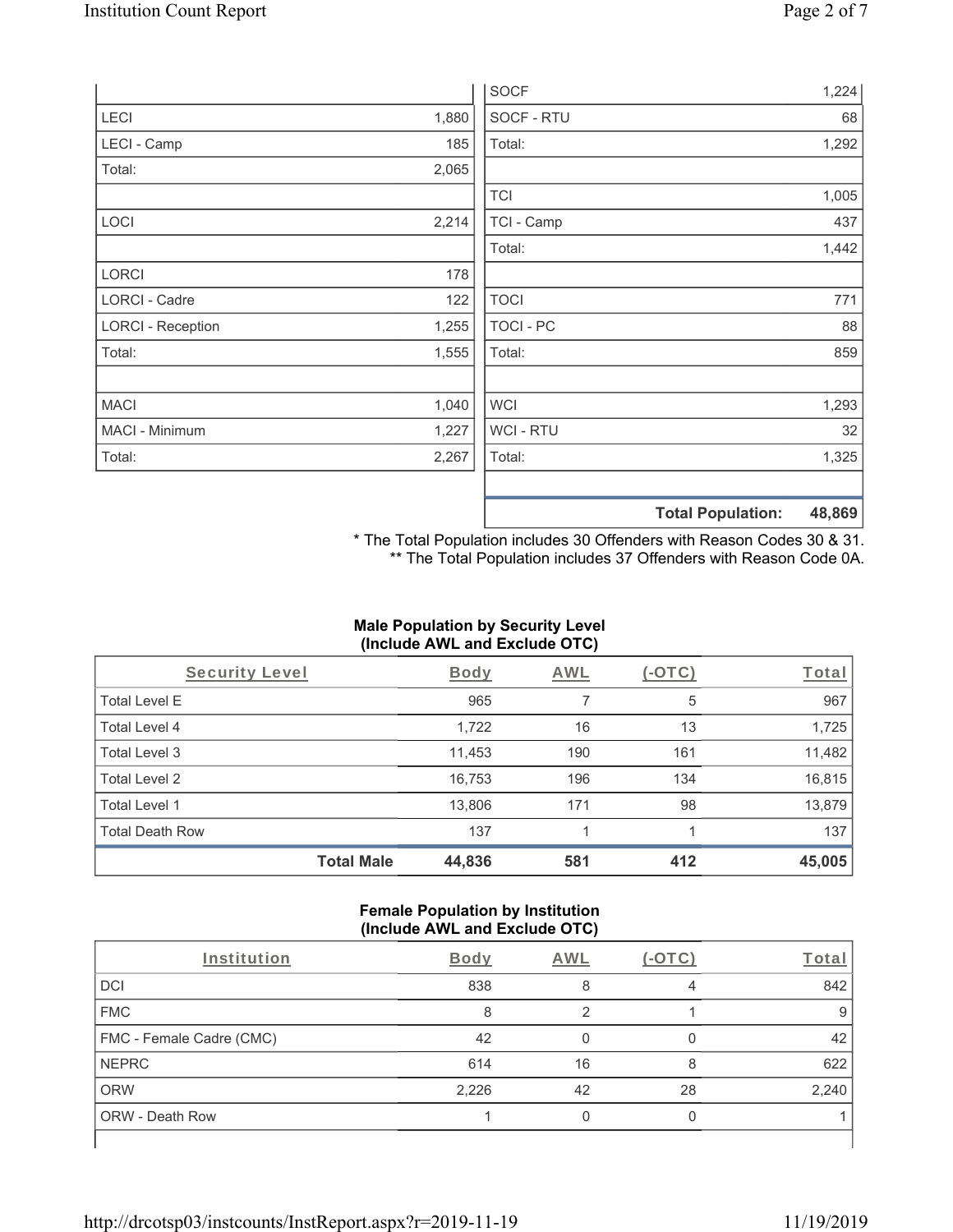| <b>ORW</b> - Reception |                          | 198    |     |     | 201    |
|------------------------|--------------------------|--------|-----|-----|--------|
| ORW - RTU              |                          | 32     |     |     | 32     |
|                        | <b>Total Female</b>      | 3.959  | 76  | 46  | 3,989  |
|                        |                          |        |     |     |        |
|                        | <b>Total Population:</b> | 48,795 | 657 | 458 | 48,994 |

#### **Male Population by Institution: Security Level 5 and E (Include AWL and Exclude OTC)**

| Institution          | Body           | <b>AWL</b>          | $($ -OTC $)$        | Total          |
|----------------------|----------------|---------------------|---------------------|----------------|
| ACI                  | 3              | $\mathsf{O}\xspace$ | $\mathsf{O}\xspace$ | $\mathsf 3$    |
| CRC                  | $\overline{2}$ | $\mathbf 0$         | $\mathsf{O}\xspace$ | $\overline{2}$ |
| CRC - Reception      | $\overline{4}$ | $\mathsf{O}\xspace$ | $\mathbf 0$         | $\overline{4}$ |
| CRC - RTU            | 5              | $\mathsf{O}\xspace$ | $\mathsf{O}\xspace$ | 5              |
| <b>FMC</b>           |                | $\mathsf{O}\xspace$ | $\mathsf 0$         | 1              |
| LAECI                | 1              | $\mathsf{O}\xspace$ | $\mathsf{O}\xspace$ | 1              |
| LECI                 | $\overline{7}$ | $\mathbf 0$         | 0                   | $\overline{7}$ |
| LORCI                | 1              | $\mathsf{O}\xspace$ | $\mathsf{O}\xspace$ | 1              |
| <b>MACI</b>          | 11             | $\mathsf 0$         | $\mathbf 0$         | 11             |
| <b>MANCI</b>         | 3              | $\mathsf{O}\xspace$ | $\boldsymbol{0}$    | $\mathsf 3$    |
| <b>NEOCC</b>         |                | 1                   | $\mathsf{O}\xspace$ | $\sqrt{2}$     |
| <b>OSP</b>           | 336            | $\overline{2}$      | 1                   | 337            |
| <b>RCI</b>           | $\,8\,$        | $\mathsf{O}\xspace$ | $\mathsf{O}\xspace$ | 8              |
| <b>SOCF</b>          | 416            | $\overline{2}$      | $\overline{2}$      | 416            |
| TCI                  | $\sqrt{3}$     | $\mathsf{O}\xspace$ | $\mathbf 0$         | $\sqrt{3}$     |
| <b>TOCI</b>          | 145            | $\sqrt{2}$          | $\sqrt{2}$          | 145            |
| <b>WCI</b>           | 11             | $\mathsf{O}\xspace$ | $\mathsf{O}\xspace$ | 11             |
| WCI - RTU            | 7              | $\mathbf 0$         | $\boldsymbol{0}$    | 7              |
| <b>Total Level 5</b> | 965            | $\overline{7}$      | 5                   | 967            |

# **Male Population by Institution: Security Level 4 (Include AWL and Exclude OTC)**

| <b>Body</b> | AWL | $(-OTC)$ | Total |
|-------------|-----|----------|-------|
| 6           |     |          |       |
| 10          |     |          | 10    |
|             |     |          |       |
| 12          |     |          | 12    |
|             |     |          |       |
|             |     |          |       |
|             |     |          |       |
|             |     |          |       |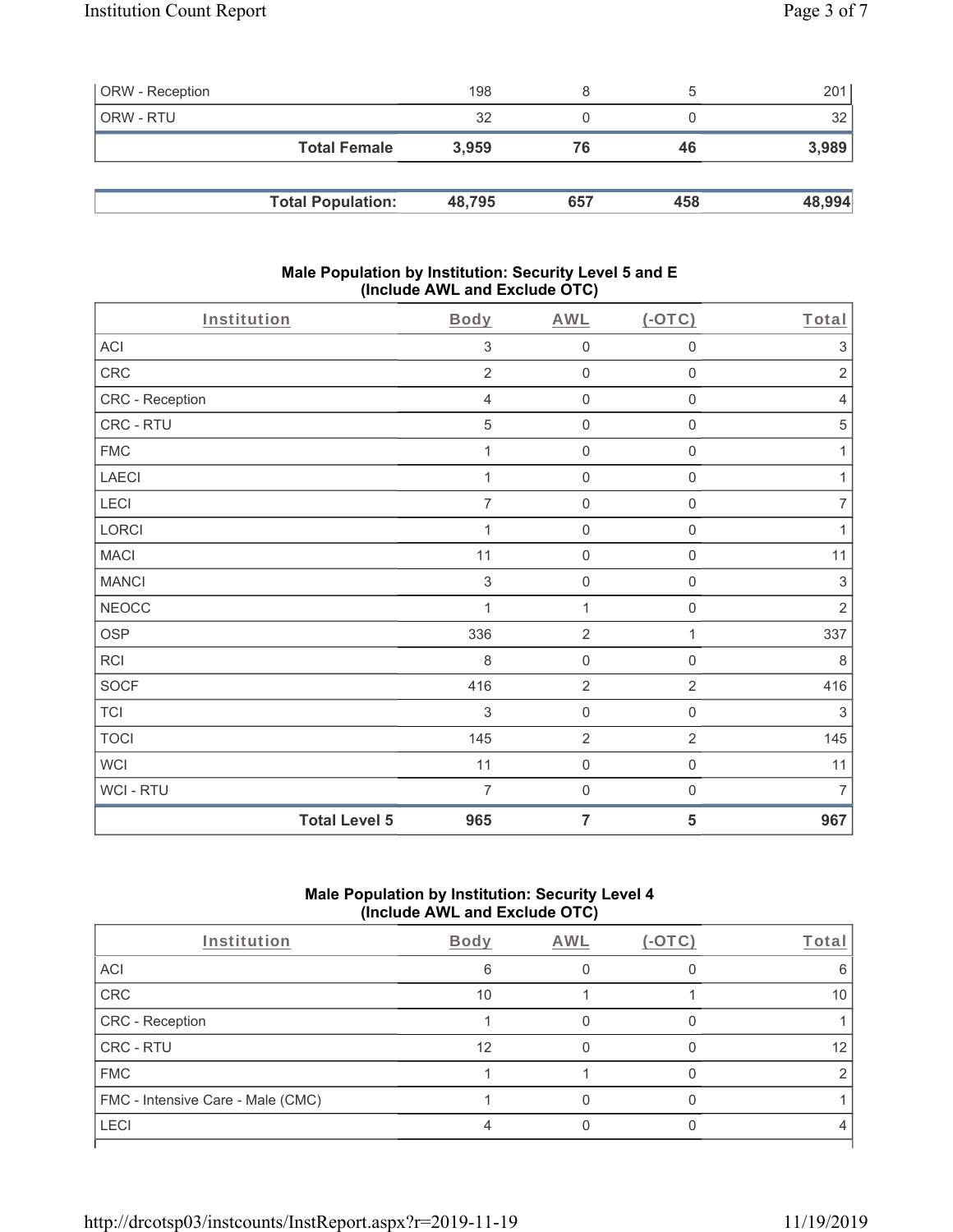| LOCI          | $\mathbf 0$                   | 4                   | $\overline{4}$ | $\overline{0}$   |
|---------------|-------------------------------|---------------------|----------------|------------------|
| LORCI         | $\overline{4}$                | 1                   | 1              | $\overline{4}$   |
| LORCI - Cadre | 1                             | $\boldsymbol{0}$    | 0              |                  |
| <b>MACI</b>   | 21                            | 0                   | $\mathbf 0$    | 21               |
| <b>MANCI</b>  | $\boldsymbol{9}$              | $\mathsf{O}\xspace$ | $\mathbf 0$    | $\boldsymbol{9}$ |
| <b>NEOCC</b>  | $\overline{4}$                | 0                   | $\mathbf 0$    | $\overline{4}$   |
| <b>OSP</b>    | 115                           | $\overline{2}$      |                | 116              |
| RCI           | 1                             | $\mathsf{O}\xspace$ | $\mathbf 0$    | 1                |
| <b>SOCF</b>   | 804                           | 4                   | 3              | 805              |
| SOCF - RTU    | 68                            | $\mathsf{O}\xspace$ | $\mathbf 0$    | 68               |
| <b>TCI</b>    | 16                            | $\mathsf{O}\xspace$ | $\mathbf 0$    | 16               |
| <b>TOCI</b>   | 620                           | 3                   | $\sqrt{3}$     | 620              |
| TOCI - PC     | 16                            | $\mathsf{O}\xspace$ | $\mathbf 0$    | 16               |
| <b>WCI</b>    | $\overline{4}$                | $\mathsf{O}\xspace$ | $\overline{0}$ | $\overline{4}$   |
| WCI - RTU     | $\overline{4}$                | 0                   | $\Omega$       | $\overline{4}$   |
|               | <b>Total Level 4</b><br>1,722 | 16                  | 13             | 1,725            |

## **Male Population by Institution: Security Level 3 (Include AWL and Exclude OTC)**

| Institution                       | Body           | <b>AWL</b>          | $($ -OTC $)$        | Total          |
|-----------------------------------|----------------|---------------------|---------------------|----------------|
| <b>ACI</b>                        | 19             | $\mathsf{O}\xspace$ | $\mathsf{O}\xspace$ | 19             |
| ACI-PC                            | 8              | $\mathsf{O}\xspace$ | $\mathbf 0$         | $\,8\,$        |
| CCI                               | $\overline{2}$ | $\mathbf 0$         | $\mathbf 0$         | $\sqrt{2}$     |
| <b>CRC</b>                        | 278            | 15                  | 15                  | 278            |
| CRC - Cadre                       | 24             | $\mathbf 0$         | $\mathbf 0$         | 24             |
| CRC - Reception                   | 657            | 21                  | 21                  | 657            |
| CRC - RTU                         | 39             | $\mathbf 0$         | $\mathbf 0$         | 39             |
| CRC - Youth                       | 1              | $\mathsf{O}\xspace$ | $\mathbf 0$         | 1              |
| <b>FMC</b>                        | 6              | $\overline{2}$      | $\mathbf 0$         | 8              |
| FMC - Intensive Care - Male (CMC) | 4              | $\mathsf{O}\xspace$ | $\mathsf{O}\xspace$ | $\overline{4}$ |
| <b>LAECI</b>                      | 13             | $\mathsf{O}\xspace$ | $\mathsf{O}\xspace$ | 13             |
| <b>LECI</b>                       | 1,779          | 21                  | 14                  | 1,786          |
| LOCI                              | 1              | $\mathbf 0$         | $\mathbf 0$         | 1              |
| LORCI                             | 53             | 52                  | 49                  | 56             |
| <b>LORCI - Cadre</b>              | 4              | $\mathbf 0$         | $\mathsf{O}\xspace$ | $\overline{4}$ |
| <b>LORCI - Reception</b>          | 916            | $\overline{4}$      | 3                   | 917            |
| <b>MACI</b>                       | 900            | 5                   | $\sqrt{3}$          | 902            |
| <b>MANCI</b>                      | 1,950          | 23                  | 20                  | 1,953          |
| MCI                               | $\overline{2}$ | $\mathsf{O}\xspace$ | $\mathsf{O}\xspace$ | $\overline{2}$ |
| <b>NCCI</b>                       | 15             | $\mathbf 0$         | $\boldsymbol{0}$    | 15             |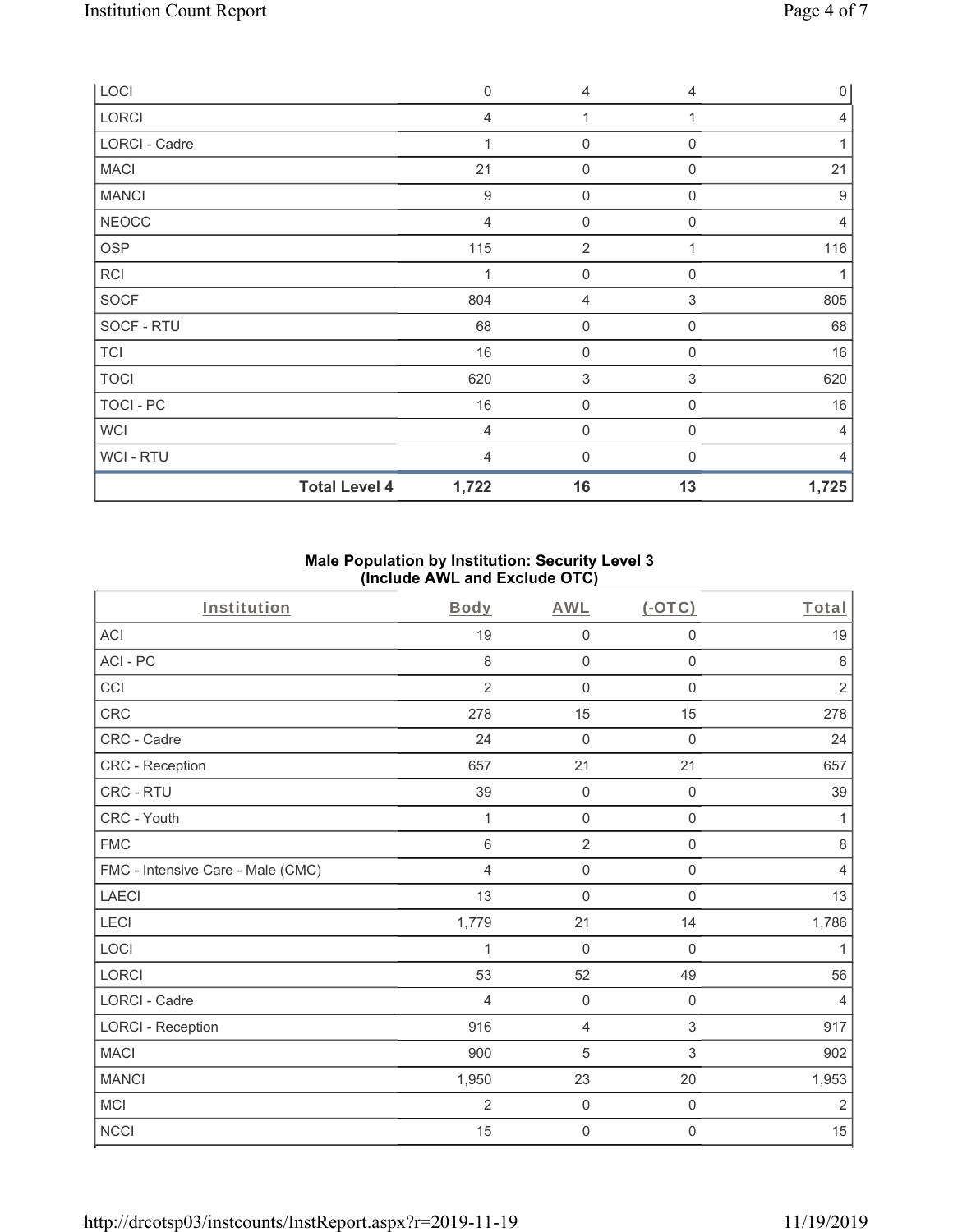| <b>NCI</b>       |                      | $\ensuremath{\mathsf{3}}$ | $\mathbf 0$    | $\mathbf 0$ | $\mathsf 3$ |
|------------------|----------------------|---------------------------|----------------|-------------|-------------|
| <b>NEOCC</b>     |                      | 892                       | 3              | 2           | 893         |
| PCI              |                      | 41                        | $\overline{2}$ | $\mathbf 0$ | 43          |
| <b>RCI</b>       |                      | 1,608                     | 15             | 10          | 1,613       |
| <b>RICI</b>      |                      | 3                         | $\mathbf 0$    | $\mathbf 0$ | 3           |
| SCI              |                      | 1                         | $\mathbf 0$    | $\mathbf 0$ | 1           |
| SOCF             |                      | 3                         | 0              | $\mathbf 0$ | 3           |
| <b>TCI</b>       |                      | 909                       | 12             | 11          | 910         |
| TCI - Camp       |                      | 1                         | $\mathbf 0$    | 0           |             |
| <b>TOCI</b>      |                      | $6\phantom{1}6$           | $\mathbf 0$    | $\Omega$    | 6           |
| <b>TOCI - PC</b> |                      | 72                        | $\mathbf 0$    | $\Omega$    | 72          |
| <b>WCI</b>       |                      | 1,226                     | 14             | 12          | 1,228       |
| WCI-RTU          |                      | 17                        | 1              |             | 17          |
|                  | <b>Total Level 3</b> | 11,453                    | 190            | 161         | 11,482      |

## **Male Population by Institution: Security Level 2 (Include AWL and Exclude OTC)**

| Institution                       | Body  | <b>AWL</b>          | $(-OTC)$            | Total |
|-----------------------------------|-------|---------------------|---------------------|-------|
| <b>ACI</b>                        | 748   | $\mathbf 0$         | $\mathbf 0$         | 748   |
| ACI-PC                            | 26    | $\mathbf 0$         | $\mathbf 0$         | 26    |
| <b>ACI - RTU</b>                  | 75    | $\overline{2}$      | $\overline{2}$      | 75    |
| <b>BECI</b>                       | 1,598 | 10                  | $\boldsymbol{9}$    | 1,599 |
| <b>BECI - Camp</b>                | 1     | $\mathbf 0$         | $\mathbf 0$         | 1     |
| CCI                               | 1,991 | 22                  | 14                  | 1,999 |
| CRC                               | 75    | $\mathbf{3}$        | 3                   | 75    |
| CRC - Cadre                       | 213   | $\mathbf 0$         | $\mathbf 0$         | 213   |
| CRC - Reception                   | 223   | $\boldsymbol{9}$    | $\,8\,$             | 224   |
| <b>FMC</b>                        | 9     | $\,6\,$             | 1                   | 14    |
| FMC - Intensive Care - Male (CMC) | 9     | 1                   | $\mathbf 0$         | 10    |
| GCI                               | 391   | $\overline{4}$      | $\overline{2}$      | 393   |
| <b>GCI-RTU</b>                    | 39    | $\mathbf 0$         | $\mathbf 0$         | 39    |
| <b>LAECI</b>                      | 1,117 | 27                  | 20                  | 1,124 |
| <b>LECI</b>                       | 89    | $\boldsymbol{0}$    | $\mathbf 0$         | 89    |
| LOCI                              | 1,360 | 11                  | $\,8\,$             | 1,363 |
| <b>LORCI</b>                      | 108   | 19                  | 16                  | 111   |
| <b>LORCI - Cadre</b>              | 115   | $\mathbf 0$         | $\mathbf 0$         | 115   |
| <b>LORCI - Reception</b>          | 198   | $\mathbf 1$         | $\mathbf{1}$        | 198   |
| <b>MACI</b>                       | 107   | $\overline{4}$      | $\overline{2}$      | 109   |
| <b>MANCI</b>                      | 81    | $\mathsf{O}\xspace$ | $\mathsf{O}\xspace$ | 81    |
| <b>MCI</b>                        | 1,695 | 10                  | 5                   | 1,700 |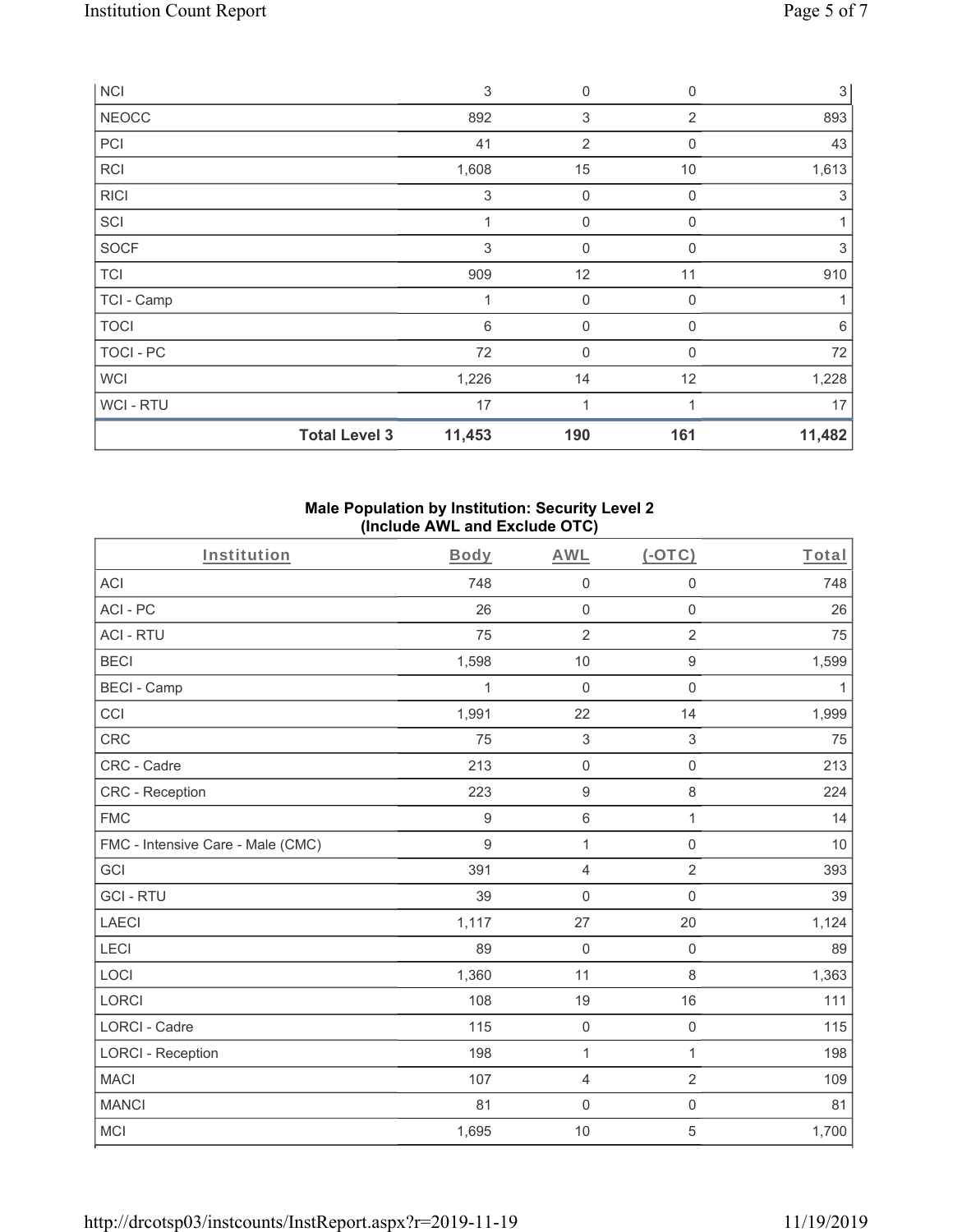|              | <b>Total Level 2</b> | 16,753 | 196         | 134      | 16,815 |
|--------------|----------------------|--------|-------------|----------|--------|
| <b>WCI</b>   |                      | 52     | 0           | 0        | 52     |
| <b>TCI</b>   |                      | 36     | $\mathbf 0$ | $\Omega$ | 36     |
| SOCF         |                      |        | $\mathbf 0$ | 0        |        |
| SCI          |                      | 1,093  | 7           | 5        | 1,095  |
| <b>RICI</b>  |                      | 1,460  | 20          | 11       | 1,469  |
| <b>RCI</b>   |                      | 188    | 2           | 2        | 188    |
| PCI          |                      | 878    | 8           | 2        | 884    |
| <b>NEOCC</b> |                      | 19     | 0           | 0        | 19     |
| <b>NCI</b>   |                      | 1,574  | 15          | 9        | 1,580  |
| <b>NCCI</b>  |                      | 1,184  | 15          | 14       | 1,185  |

### **Male Population by Institution: Security Level 1 (Include AWL and Exclude OTC)**

| Institution                       | Body           | <b>AWL</b>          | $(-OTC)$            | Total          |
|-----------------------------------|----------------|---------------------|---------------------|----------------|
| <b>ACI</b>                        | 545            | $\sqrt{3}$          | 1                   | 547            |
| ACI-PC                            | 10             | $\mathbf 0$         | $\mathbf 0$         | 10             |
| <b>ACI - RTU</b>                  | 26             | $\mathbf 0$         | $\mathbf 0$         | 26             |
| <b>BECI</b>                       | 631            | 16                  | $\boldsymbol{9}$    | 638            |
| <b>BECI - Camp</b>                | 475            | 1                   | $\mathbf{1}$        | 475            |
| CCI                               | 575            | $\overline{4}$      | $\overline{2}$      | 577            |
| CRC                               | 31             | $\mathbf 0$         | $\mathsf 0$         | 31             |
| CRC - Cadre                       | $\overline{2}$ | $\mathbf 0$         | $\mathsf{O}\xspace$ | $\sqrt{2}$     |
| CRC - Reception                   | 153            | $\boldsymbol{9}$    | $\overline{7}$      | 155            |
| <b>FMC</b>                        | 392            | $\overline{4}$      | $\overline{2}$      | 394            |
| FMC - Intensive Care - Male (CMC) | 30             | $\mathsf{O}\xspace$ | $\mathsf 0$         | 30             |
| GCI                               | 647            | 11                  | $\,8\,$             | 650            |
| GCI - Camp                        | 616            | $\mathbf 0$         | $\mathsf{O}\xspace$ | 616            |
| <b>GCI-RTU</b>                    | 13             | $\mathbf 0$         | $\mathsf 0$         | 13             |
| <b>LAECI</b>                      | 603            | 11                  | $\overline{7}$      | 607            |
| LECI                              | $\mathbf{1}$   | 3                   | $\overline{2}$      | $\overline{2}$ |
| LECI - Camp                       | 185            | $\mathbf 0$         | $\mathsf{O}\xspace$ | 185            |
| LOCI                              | 853            | $6\phantom{1}$      | 5                   | 854            |
| <b>LORCI</b>                      | 12             | 11                  | 10                  | 13             |
| <b>LORCI - Cadre</b>              | $\overline{2}$ | $\mathsf{O}\xspace$ | $\mathsf{O}\xspace$ | $\sqrt{2}$     |
| <b>LORCI - Reception</b>          | 141            | $\mathbf 0$         | $\mathbf 0$         | 141            |
| MACI - Minimum                    | 1,227          | 17                  | 11                  | 1,233          |
| <b>MANCI</b>                      | 33             | $\,$ 6 $\,$         | $\mathfrak{S}$      | 36             |
| MANCI - Camp                      | 403            | $\sqrt{2}$          | $\overline{2}$      | 403            |
| MCI                               | 519            | $\overline{4}$      | $\overline{2}$      | 521            |